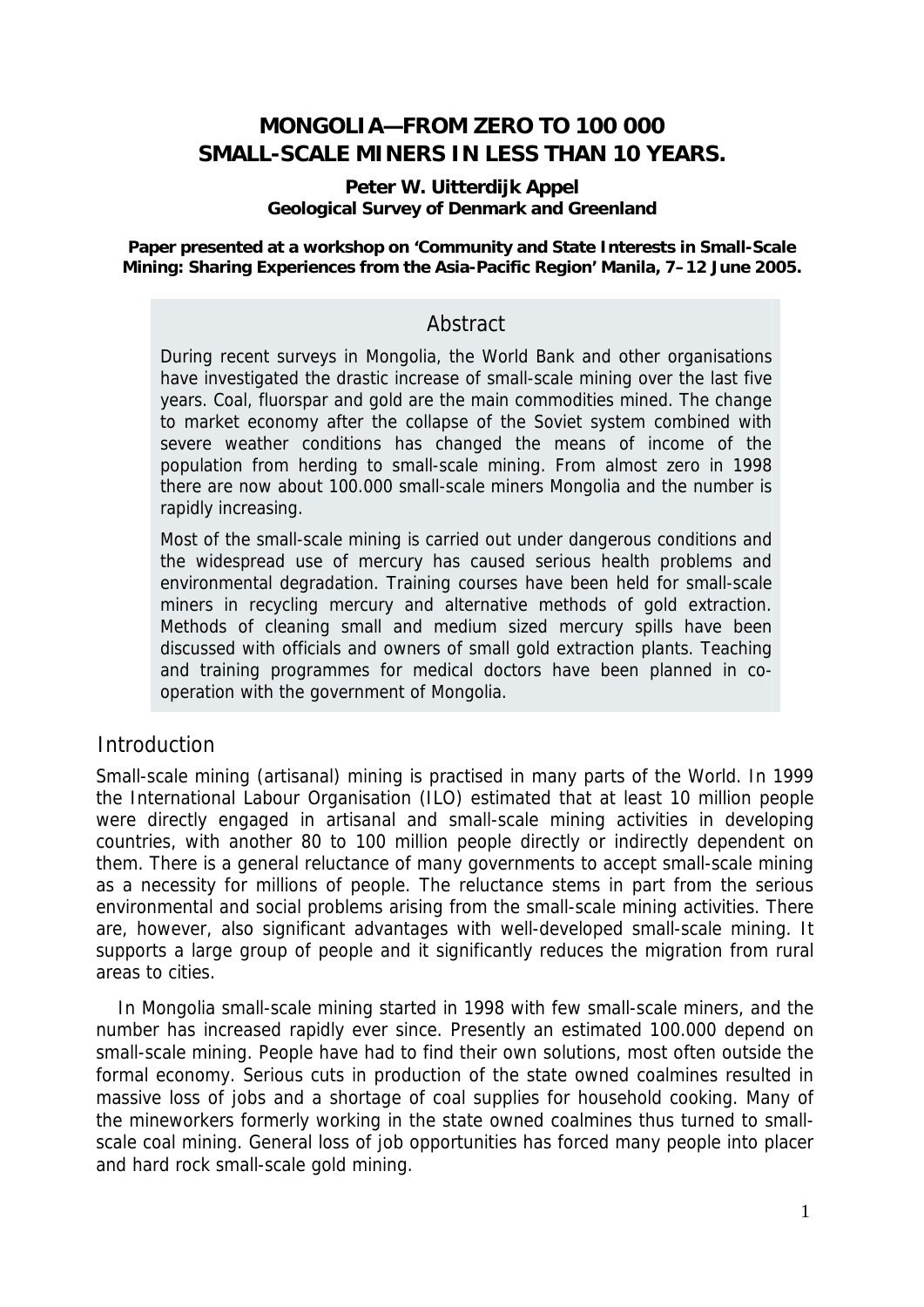Much criticism of small-scale mining has come from various groups. Commercial mining companies claim that they have problems with small-scale miners exploiting within their concession areas. This is partly true, but in most cases small-scale miners exploit minor deposits which cannot be exploited on a commercial basis by large companies. It should also be pointed out that there are many examples from different parts of the world where small-scale miners have discovered mineral deposits, which have later been exploited by commercial companies. Criticism has also come from central and local government. Criticism from administrative side is mainly on land degradation, pollution of the environment and the social problems arising from smallscale mining. Many of these problems can be dealt with by a good regulatory framework and education of the small-scale miners.

In 2004 the author carried out a survey of small-scale mining in Mongolia for World Bank as part of the Banks Mining Sector study. The World Bank small-scale mining survey was built on another survey carried out in 2003. $<sup>1</sup>$  $<sup>1</sup>$  $<sup>1</sup>$ </sup>

## Small-scale mining in Mongolia

A number of commodities are mined by small-scale miners of which coal, fluorspar and gold are the most important.

### **Coal**

Most of the coal used for household cooking and heating is supplied by small-scale miners, whereas the power plants are supplied by commercial coal mines. The smallscale coal miners mainly work during wintertime where there demand for coal is highest and the conditions for gold mining get too harsh. The main problems with small-scale coal mining are problems with cave-in of tunnels and explosions caused by methane. These problems could be dealt with by teaching of small-scale miners by mining engineers from the nearby commercial mines in how to support tunnels and adits. Fairly inexpensive methane and CO indicators could be purchased and lent to the small-scale coal miners. Small-scale coal mining is almost exclusively carried out by men.

## **Fluorspar**

Mongolia is one of the Worlds leading fluorspar producers, and small-scale miners contribute with a significant amount to Mongolia's production of fluorspar. Men mainly carry out small-scale mining for fluorspar, but children and women break the mined material into smaller size and bag it. The bags weighing about 1 tonne each are stockpiled until a fluorite dealer comes by. This may take months and the small-scale miners have therefore a serious cash flow problem. One way out of this would be if the Mongolian government allocated micro credits to the small-scale fluorite miners.

## **Gold**

The vast majority of small-scale miners in Mongolia mine gold either in hard rock or in placer deposits. Mercury is used frequently for extracting gold from hard rock ore, whereas placer gold miners claim that they only rarely use mercury. Sometimes

<span id="page-1-0"></span><sup>&</sup>lt;sup>1</sup> Ninja miners of Mongolia. Assistance to policy formulation for the informal gold mining sub-sector in Mongolia. By Mongolian Business Development Agency for Canada fund Mongolia (2003)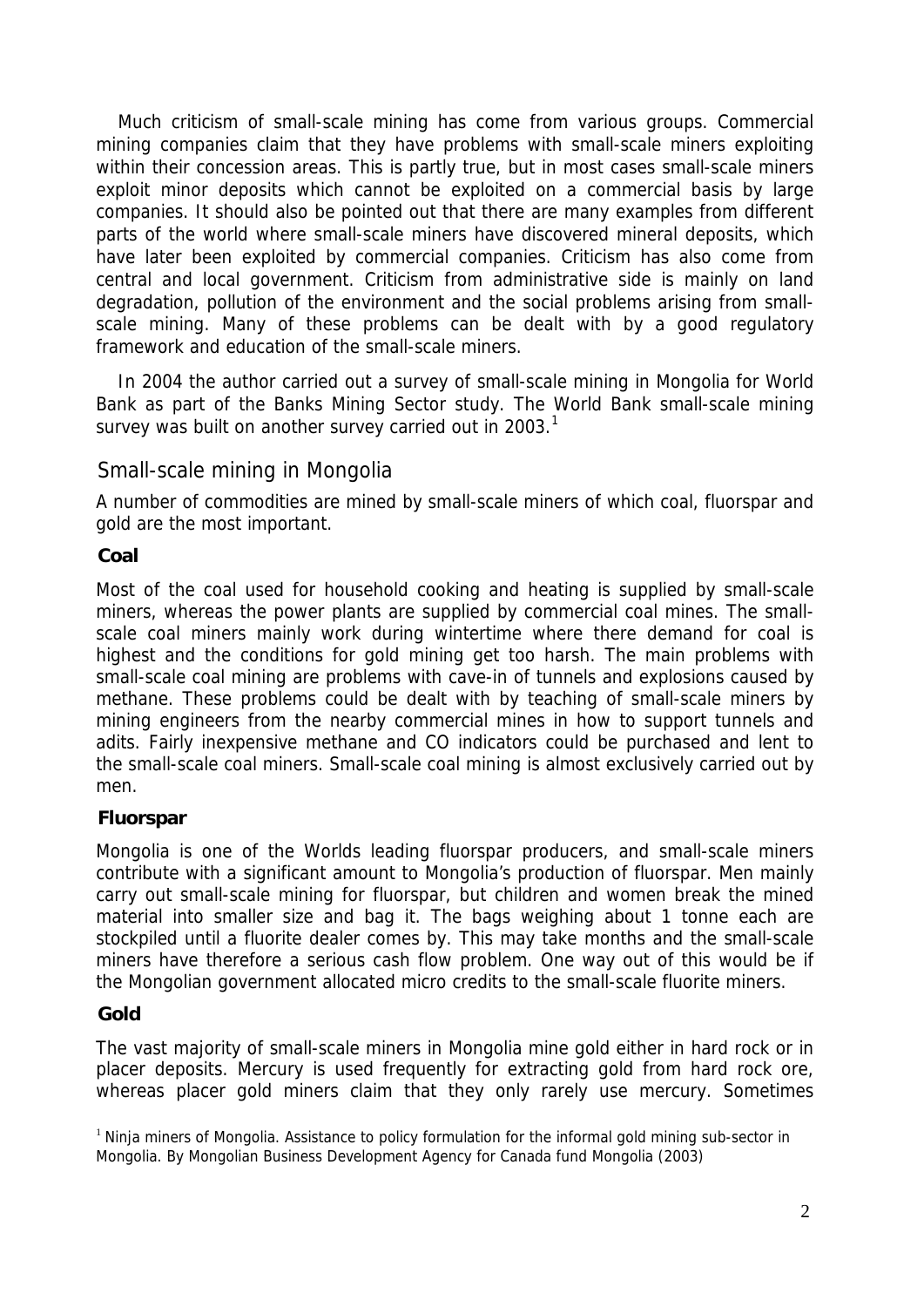amalgamation is carried out on the spot, but many small-scale miners carry their gold ore to small enterprises in villages, which crush and grind the rock and often also carry out the amalgamation. Milling of the ore in the small enterprises is typically done on devises mainly produced in China (see Figure 1). During milling about one kilo of mercury is added per three to four tonne of ore. An estimated 30 percent of the added mercury is lost by the overflow water and deposited on the tailings (Figure 2). The lost mercury presumably contains appreciable amounts of gold, which is also lost. After milling the fine grained material is gravitated and the amalgam is heated in order to evaporate the mercury.

Retorts are used by a few of the village enterprises, whereas it is virtually never used by individual small-scale miners. Small-scale gold mining is an equal opportunity business. During the summer season about 50 percent of the small-scale miners are women and children. During winter the proportion of men increases. Amalgamation is mainly carried out by women and older children.

**Figure** 1: Milling of hard rock gold ore. About one kilogram of mercury is added per three to four tonnes of ore.



**Figure** 2: Tailing from milling of hard rock gold ore.